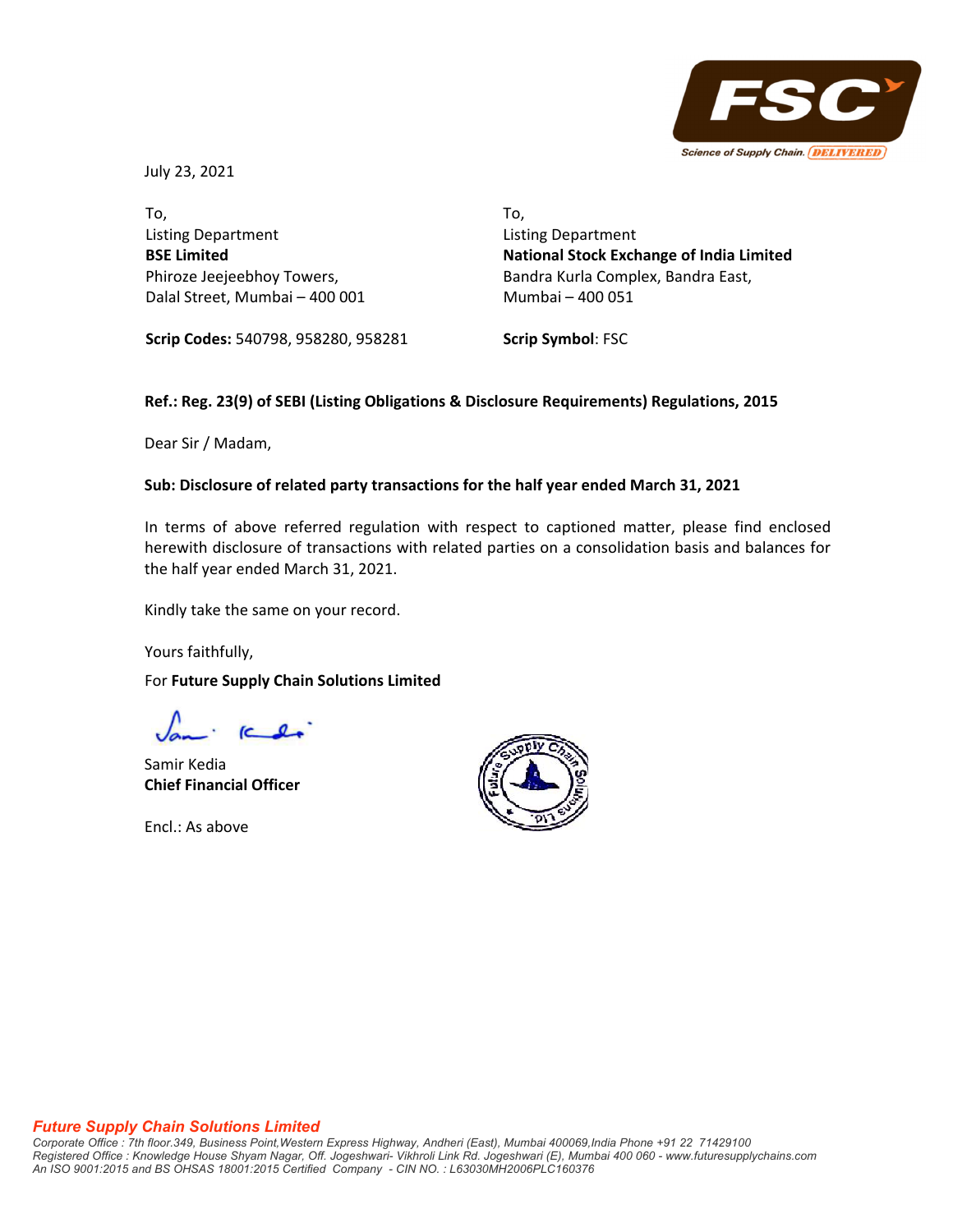

## **DISCLOSURE OF TRANSACTIONS WITH RELATED PARTIES FOR THE HALF YEAR ENDED MARCH 31, 2021**

#### **Names of Related Parties and Nature of Relationship**

**Associate Company:** Leanbox Logistics Solutions Private Limited

#### **Group Entities:**

- ‐ Future Lifestyle Fashions Limited
- ‐ Future Consumer Limited
- ‐ Future Retail Limited
- ‐ Future Ideas Company Limited
- ‐ Praxis Home Retail Limited
- ‐ Galaxy Entertainment Corporation Limited
- ‐ Future Speciality Retail Limited
- ‐ Future Stylelab Limited
- ‐ Rachika Trading Limited
- ‐ Aadhar Wholesale and Distribution Limited
- ‐ Future Generali India Life Insurance Company Limited
- ‐ Apollo Design Apparel Parks Limited
- ‐ Goldmohur Design and Apparel Park Limited
- ‐ Nufuture Digital (India) Limited
- ‐ Shree Balaji Ethnicity Retail Limited
- ‐ Clarks Future Footware Private Limited
- ‐ Future Corporate Resources Private Limited
- ‐ Integrated Foodpark Private Limited
- ‐ Sublime Foods Private Limited
- ‐ The Nilgiris Dairy Farm Private Limited
- ‐ Hain Future Natural Products Private Limited
- ‐ Indus Tree Crafts Private Limited
- ‐ Basuti Sales and Trading Private Limited (w.e.f. August 29, 2020)
- ‐ Bloom Foods and Beverages Private Limited
- ‐ Brattle Foods Private Limited (w.e.f. August 29, 2020)
- ‐ Precision Realty Developers Private Limited (w.e.f. August 29, 2020)
- ‐ Fonterra Future Dairy Private Limited
- ‐ Turtle Limited
- ‐ Travel News Service (India) Private Limited
- ‐ TNSI Retail Private Limited
- ‐ Future Market Network Limited
- ‐ Retail Light Techniques India Limited
- ‐ Future 7‐India Convenience Limited
- ‐ Work Store Limited
- ‐ Future Enterprises Limited



*Corporate Office : 7th floor.349, Business Point,Western Express Highway, Andheri (East), Mumbai 400069,India Phone +91 22 71429100 Registered Office : Knowledge House Shyam Nagar, Off. Jogeshwari- Vikhroli Link Rd. Jogeshwari (E), Mumbai 400 060 - www.futuresupplychains.com An ISO 9001:2015 and BS OHSAS 18001:2015 Certified Company - CIN NO. : L63030MH2006PLC160376*